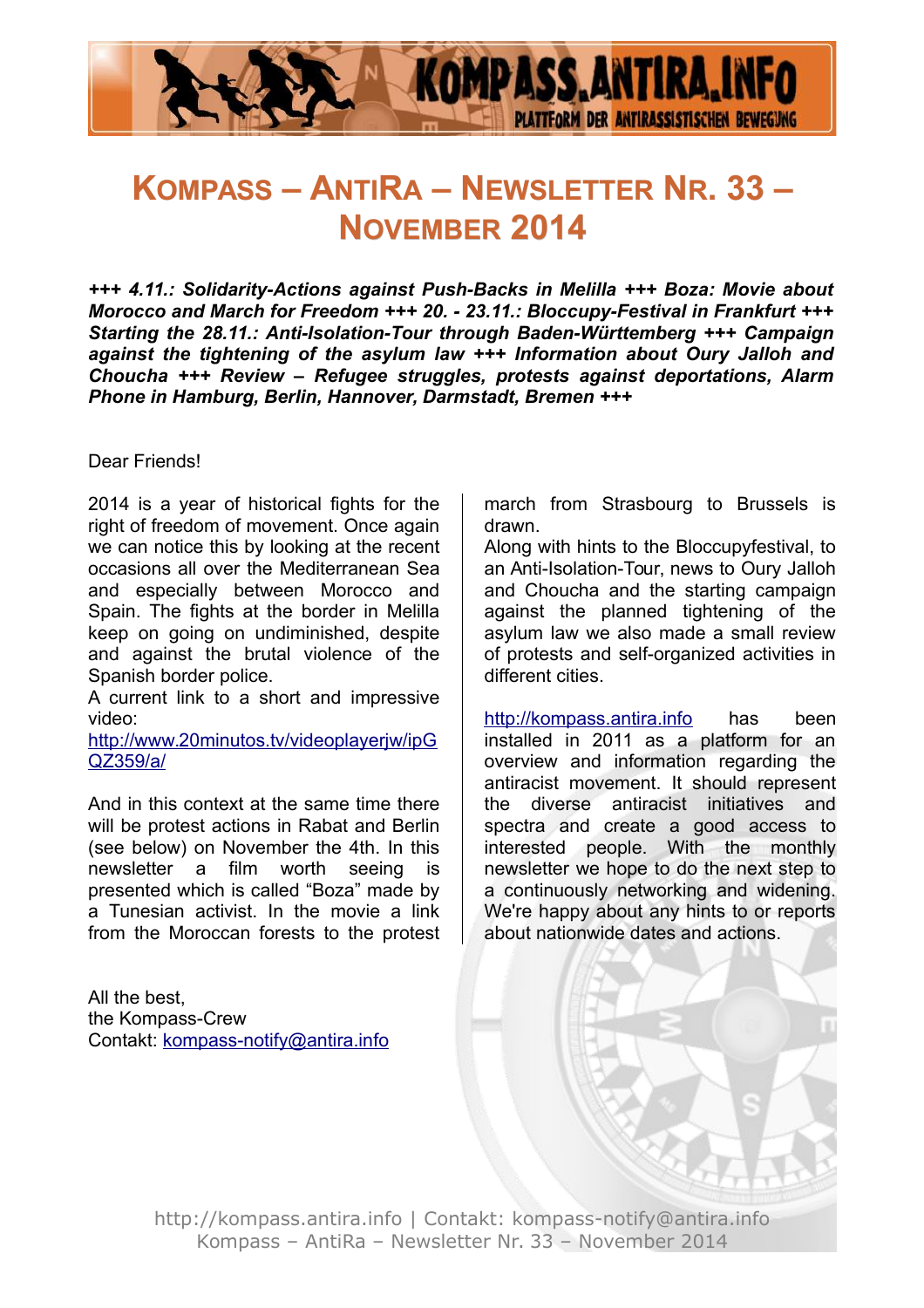

# **4.11.2014 in Berlin (and Tanger): !NO MORE PUSHBACKS! !STOP VIOLENCE AT THE BORDERS!**

*English Call-Out for Berlin:*

Sit-in in front of the spanish embassy against the violent and illegal borderpractice in Spain/Melilla.

Tuesday, 4th of november 2014, 8 am, meetingplace: S-Bahnhof Tiergarten

On 14th and 15th of october more than 250 people managed to enter the spanish enclave Melilla. The Guardia Civil have beaten them up cruelly. One of them, Danny was beaten up to unconsciousnes. He lost a kidney and is half paralyzed now. The Guardia Civil pushed back the refugees immediately through the fences to Morocco. Many were wounded by the police forces and the barbed wires. 18 heavily injured people needed to be brought to hospital. Only 17 persons managed to enter Melilla and to stay there in the CETI. The polices on both side of the fences use weapons like stones, knives, iron and wooden bars, truncheons, pepper spray, tear gas and rubber bullets.

Even the European Commissioner for Human Rights, Nils Muiznieks, and members of the European parliament "condemn the Spanish Guardia Civil of its violent treatment" of migrants and demand to stop these practices denying peoples fundamental rights.

With the link below you can see a short video of Pro.De.In, showing further illegal push back on 15th of october:<http://vimeo.com/109010316>

This borderpractice is totally illegal because Europes international obligation is to proof situations individually and to guarantee the rights of international protection and to seek asylum. It is illegal for a state to push back! The Guardia Cicil is already accused because of two similar incidents just one and two month ago, of which exist good prooving material. Migrants in Morocco report about until 10 pushbacks, they aready have experienced.

In february this year, more than 15 persons were killed by the Guardia Civil when they directly shoot rubberbullets on persons who were swimming in the sea. Instead of stopping with that killing reality at the outerborders, Spain is legalizing on national level the pushbacks. That is a clear violation of superior European right and of the declarations of Human Rights.

We demand a welcoming Europe and freedom of movement for everybody! Stop murderers at the borders! No more illegal pushbackactions!

voix des migrants, welcome to europe, nobordersmorocco, watch the med – alarmphone.

More info in german ,french and english also on the webseite:

<http://www.afrique-europe-interact.net/>

#### **Film recommandation: "Boza"**

Documentary; Arabic, French, German subtitles; Tunesia, Marocco, Europe; 2014; director: Walid Fellah; 33 Min.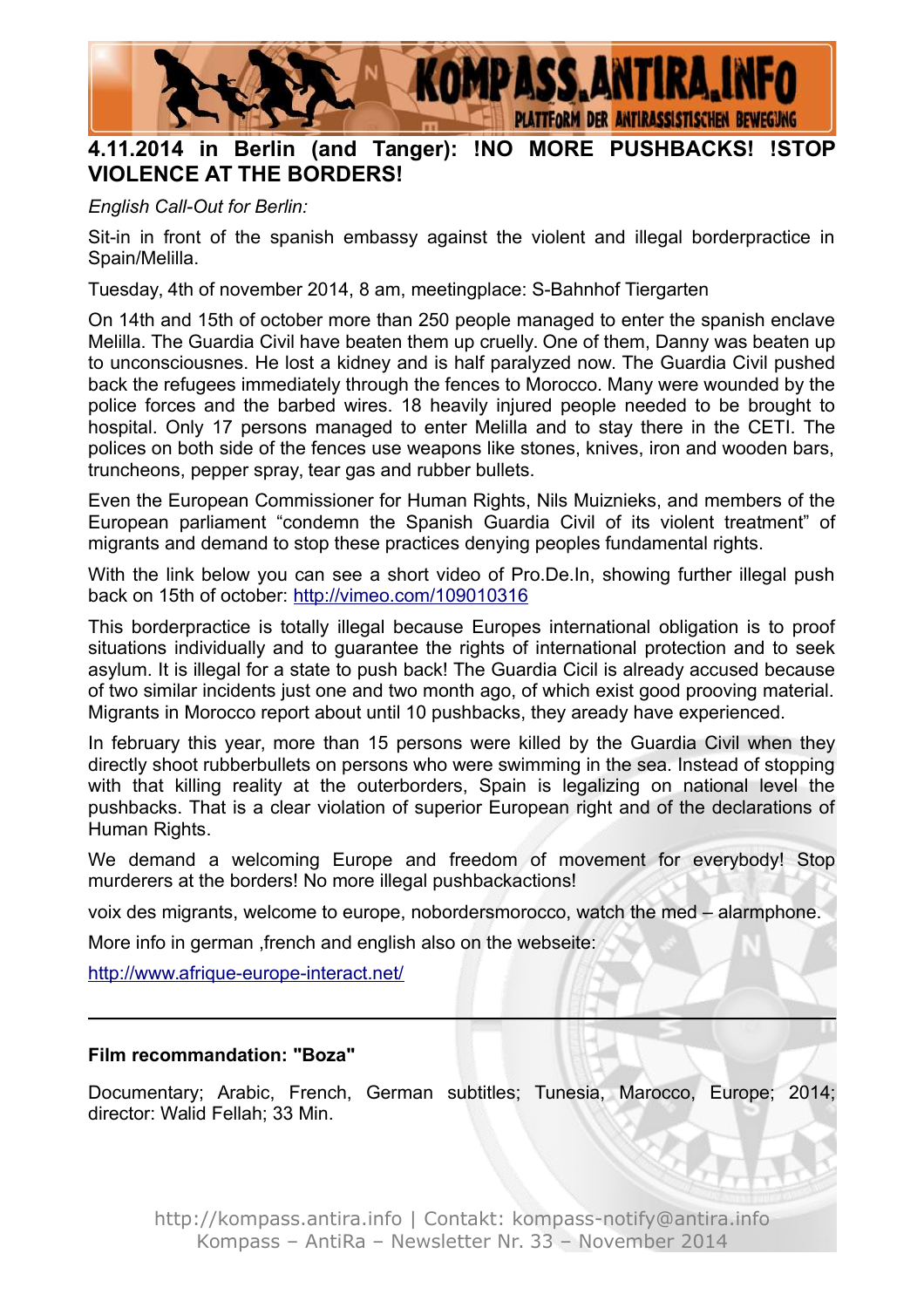

Boza is a word which means victory in the West African language Bambara. Boza is also the word used when migrants from sub-Saharan countries manage to reach the Spanish enclaves of Ceuta and Melilla. The film directed by the Tunesian filmmaker Walid Fellah



show the migrant´s reality and the brutal consequences of the border regime in Tunesia and Morrocco, enforced and financed by Europe.

Close to their everyday life experiences and their own reflections on their enforced lack of rights Walid Fellah, along with his camera, accompanied them and others on their clandestine journeys.

Once arrived in Europe this lack of rights does not come to an end. The filmmaker Walid also took part in the Tunesian delegation of the March for Freedom from Strasbourg to Brussels with 400 activists in summer 2014 to protest against the racist EU migration and border policies.

Through the documentation of the self-organized refugee march, "Boza" builds a bridge between the situation at the European external borders and the struggles for the right of residence and freedom of movement in Europe. Until the end of 2014 the film shall be complemented by further aspects – especially the situation of female refugees. Walid Fellah considers his film as a work in progress.

The film has already been shown in Cologne and Hamburg [\(http://www.kmii](http://www.kmii-koeln.de/node/351?language=en)[koeln.de/node/351?language=en](http://www.kmii-koeln.de/node/351?language=en) and [http://www.3001-kino.de/detail.html?](http://www.3001-kino.de/detail.html?tx_movietheater_pi1[film]=1247&cHash=3ac80%206d1fae4c4e69c65e447ac7e3487) tx movietheater pi1[film]=1247&cHash=3ac806d1fae4c4e69c65e447ac7e3487) and will be probably shown during the Blockupy Festival in Frankfurt (see below).

Requests for a movie screening of "Boza" can be adressed in English or French to Walid Fellah , [walidfellah1984@gmail.com.](mailto:walidfellah1984@gmail.com)

#### **17.11. – 23.11.2014 in Frankfurt - Blockupy-Festival**



Asambleas | guided city tours | panel discussions | movie screenings | discussion | concert | Party | expositions | lectures | and many more

During the Blockupy-Festival  $\#$ talk  $\#$ dance  $\#$ act  $-$  Down from the balcony!" – we are going to debate on common subjects, places and steps of our protest with comrades, fellows and friends from

different European networks. This is to resume the meeting in summer and in Brussels. We will perform a imaginative, loud and well visible protest and do a parade to the European Central Bank (ECB). We will mobilize for the D-Day. We will celebrate and tune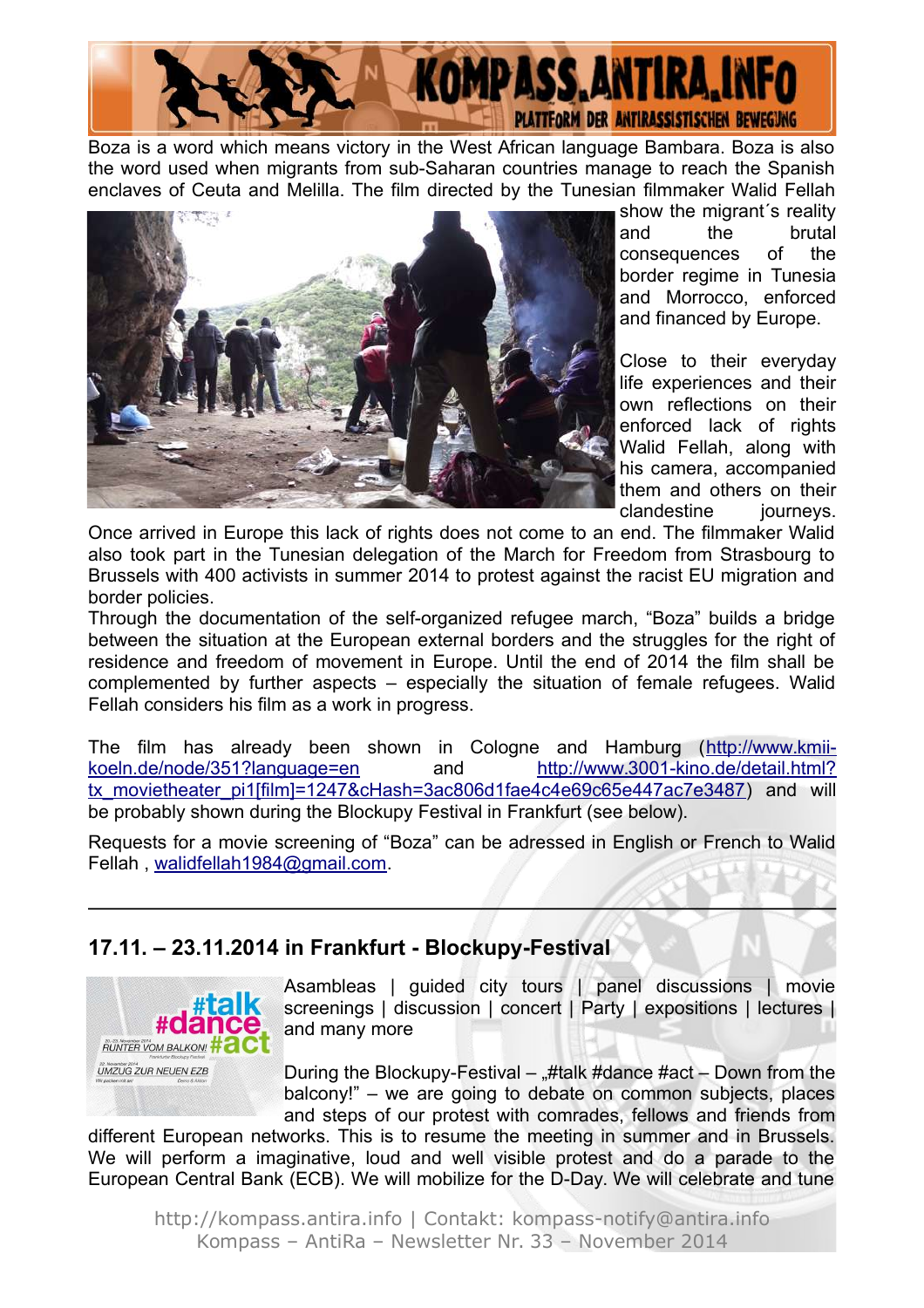

the town for the spring. Program and more on:<https://blockupy.org/en/festival2014/>

### **28.11. – 12.12.2014 - Anti-Isolation-Tour through Baden-Württemberg**

The tour shall take place from the 28. November until the 12. December. The 10<sup>th</sup> December a solidarity evening for Refugees is going to be held in the JUZ-Mannheim as well as a NoLager!-Demonstration in Ludwigshafen/Mannheim on 13<sup>th</sup> December. We want to visit small and isolated *Unterkünfte* (accomodations) as well as big ones as the *Lager* in Rheinstetten. Whereever we go, we want to collect information about the accomodations, the medical care, aggressions and assaults, social services and benefits, etc. and distribute our questionnaire with self-adressed envelopes to the refugees. Furthermore we want to organize a demonstration for each accommodation, as well as in Rheinland-Pfalz where we want to mobilize – especially in the Pfalz – in the accommodations we already know.

Contact: Uli Tomaschowski, phone.: 01738315758 Email: [lehreruli@googlemail.com](mailto:lehreruli@googlemail.com)

## **Call for the Campaign against the tightening of the Right of Asylum**

"We all still remember the moment when on September 19th 2014 the law on the redefinition of the Balkan States Serbia, Bosnia-Herzegowina and Makedonia as so-called "safe countries of origin" passed the Bundesrat (Federal Council) and therefore led to a further restriction on the right of asylum. Considerable protests were already realized concerning this law.

But this law is only the beginning: The grand coalition currently pushes further tightening and the introduction of new repressive measures in the area of asylum- and migration policies. If all new laws pass the legislation process, this will lead to the most serious aggravation of the rights and living conditions for asylum seekers and migrants in Germany since 1993. Many achievements of the last years´ struggles would be undone at one fell swoop. It is high time for a loud and wide protest! …!

Proposal of Karawane Münschen, further reading (in german) here: [http://migrationsgesetze.info/2014/10/die-verlierer-der-grossen-koalition-sind-immer-die](http://migrationsgesetze.info/2014/10/die-verlierer-der-grossen-koalition-sind-immer-die-fluechtlinge-und-migrant_innen/)[fluechtlinge-und-migrant\\_innen/](http://migrationsgesetze.info/2014/10/die-verlierer-der-grossen-koalition-sind-immer-die-fluechtlinge-und-migrant_innen/)

# **Oury Jalloh**

Below the title "Oury Jalloh – the contradictory truth of a case of death" (german: "Oury Jalloh – die widersprüchlichen Wahrheiten eines Todesfalls") the MDR broadcasted a radio feature made by the journalist Margot Overath. The manuscript (in german) can be downloaded on [http://afrique-europe-interact.net/index.php?article\\_id=1235&clang=0](http://afrique-europe-interact.net/index.php?article_id=1235&clang=0)

Further information and air dates can be found on the website of the Initiative in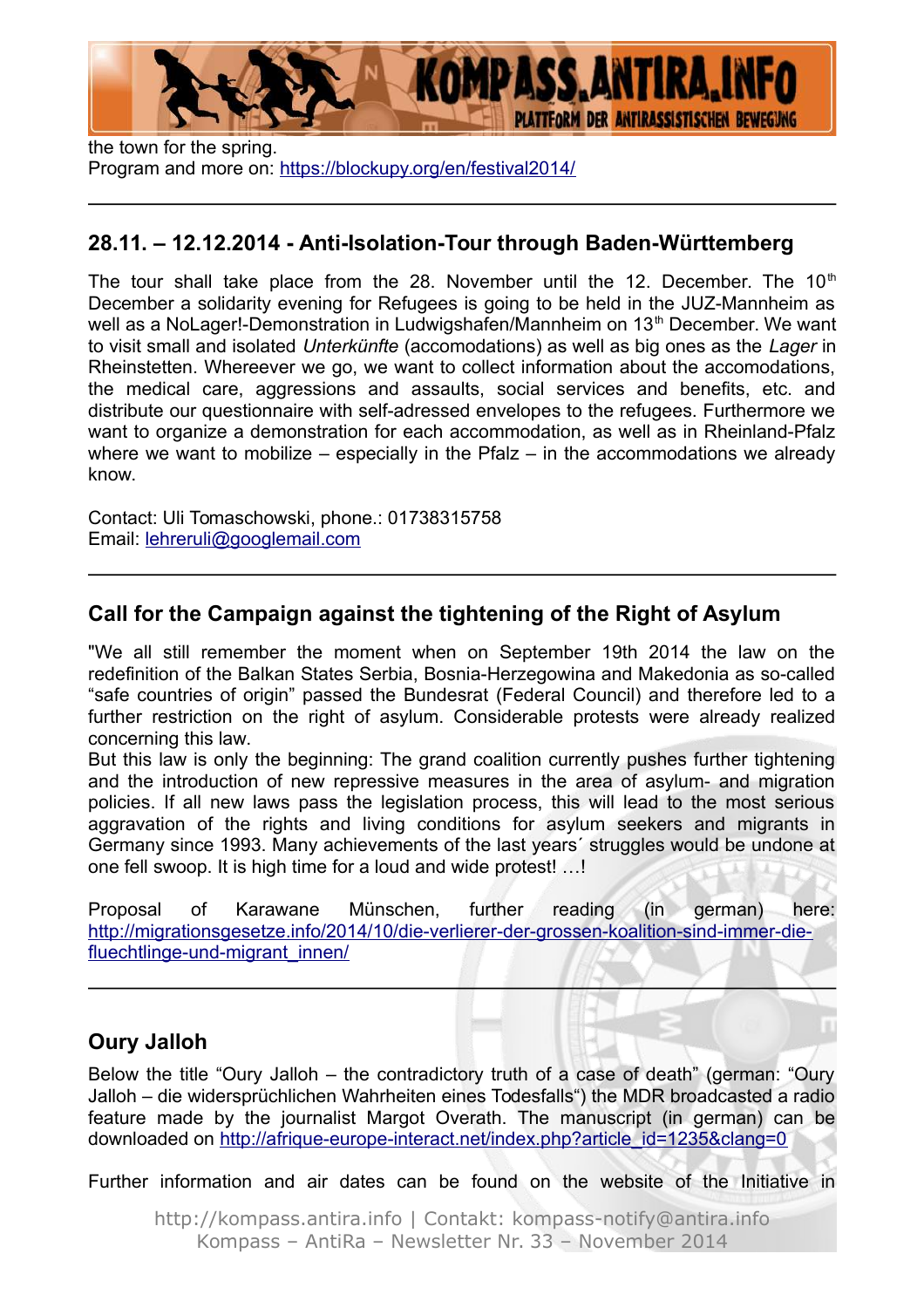

remembrance of Oury Jalloh:<http://initiativeouryjalloh.wordpress.com/>

#### **News from Choucha**

Although several dozens of war refugees from Libya stay in the desert camp of Choucha, it is supposed to be closed definitely. A call signed by numerous organizations and individuals claims to receive the refugees in Europe or respectively another safe third country:

[http://afrique-europe-interact.net/index.php?article\\_id=1229&clang=0](http://afrique-europe-interact.net/index.php?article_id=1229&clang=0)

# **REVIEW OF SELFORGANIZED ACTIVITIES AND PROTESTS AGAINST DEPORTATION IN HAMBURG, BERLIN, HANNOVER, DARMSTADT...**

#### **"Lampedusa Emancipation Days" on 10 and 11 October 2014 in Hamburg**

The members of the group "Lampedusa in Hamburg", who are waiting since one and a half year for the recognition of their italian papers and work permit, organized on 10 and 11 October together with supporters of the "Emancipation Days". They started with a march for peace from the protest tent at the main station and went through the inner city. In the evening there was the theatre play "The Lampeduzans" which is written and played by african refugees. On saturday there has been a panel discussion with the title "War - Migration - Democracy: Movements between Africa and Europe" (for more details [http://lampedusa-hamburg.info/de/\)](http://lampedusa-hamburg.info/de/). Afterwards there was a workshop, which was joined by half of the participants. On the one hand they discussed questions about climate problems and about movements against landgrabbing and the destruction of nature in Africa. On the other hand they collected proposals about the further fight of the group "Lampedus in Hamburg". In the evening german and african bands gave a concert, unfortunately - like the other events – with little participation. Possible reasons and strategies for the next month (election campaign will start soon in Hamburg) will be discussed at the next meeting of the group "Lampedusa in Hamburg" and their supporters.

#### **Berlin**

Movie recommondation: "Nine days on the Roof"

End of June refugees occupied the roof of the formerly Gerhard-Hauptmann-Schule in Ohlauerstrasse/Berlin which was answered by the biggest police operation against refugees ordered by the green district administration. We reported in Kompass 30 (august) and recommend the new video of 30 minutes which documents this decisive time of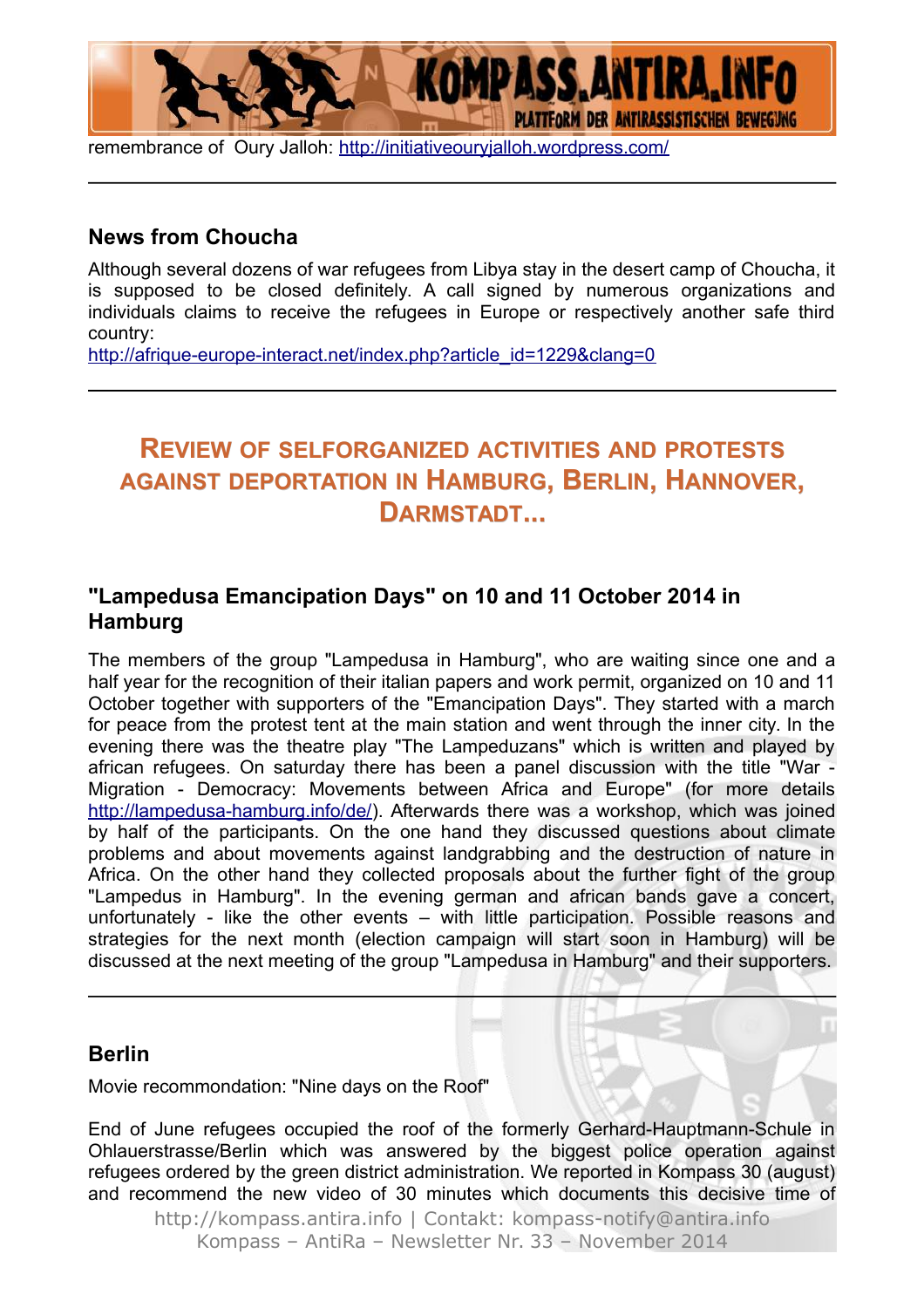

struggle by means of interviews with persons affected.



Video: Nine Days on the Roof:<https://vimeo.com/110312571>

#### **Berlin: Notes on the Occupation and Eviction of the Trade Union´s Building (DGB-Haus)**

Members of the group Refugee Struggle for Freedom occupied on 25 September 2014 the Berlin DGB-Haus (German Trade Union Confederation) at Wittenbergplatz to claim support by the people working there. One week later Trade Union´s responsable person ordered a eviction by police. As a consequence a strong union-internal protest started. From the declaration "Not in our names": "With horror, shame and anger we, full time employees and volunteers of the trade union, have come to know that the regional directorate of DGB Berlin-Brandenburg made an eviction request with the result of eviction of the refugees from the DGB house in Berlin by the police. We consider this as disastrous from a humanistic point of view and furthermore a wrong signal politicalwise. The incident shows significantly that we need a wide union-internal debate and a clear position in solidarity with the refugees. We will push forward this debate in our trade unions and subdivisions and call on the DGB and other single unions to make a statement to this incident and to create clear statutes of resolution: show practical solidarity with the refugees and build an atmosphere of welcome for them; organize promptly a conference about this subject together with refugees, institutions of trade unions which are working on this topic and have international experiences; enable refugees to be members"

This declaration can be signed and spread. It is also part of a worth reading dossier bei labournet:

[http://www.labournet.de/interventionen/asyl/antirassistische-ini/fluchtlinge-besetzen-das](http://www.labournet.de/interventionen/asyl/antirassistische-ini/fluchtlinge-besetzen-das-berliner-dgb-haus/)[berliner-dgb-haus/](http://www.labournet.de/interventionen/asyl/antirassistische-ini/fluchtlinge-besetzen-das-berliner-dgb-haus/)

#### **Hannover**

Sudanese Refugees keep the long-term protest camp On 28 October 2014 the sudanese refugees invited to a press conference at Weißekreuzplatz in Hannover. They want to report about their current situation, especially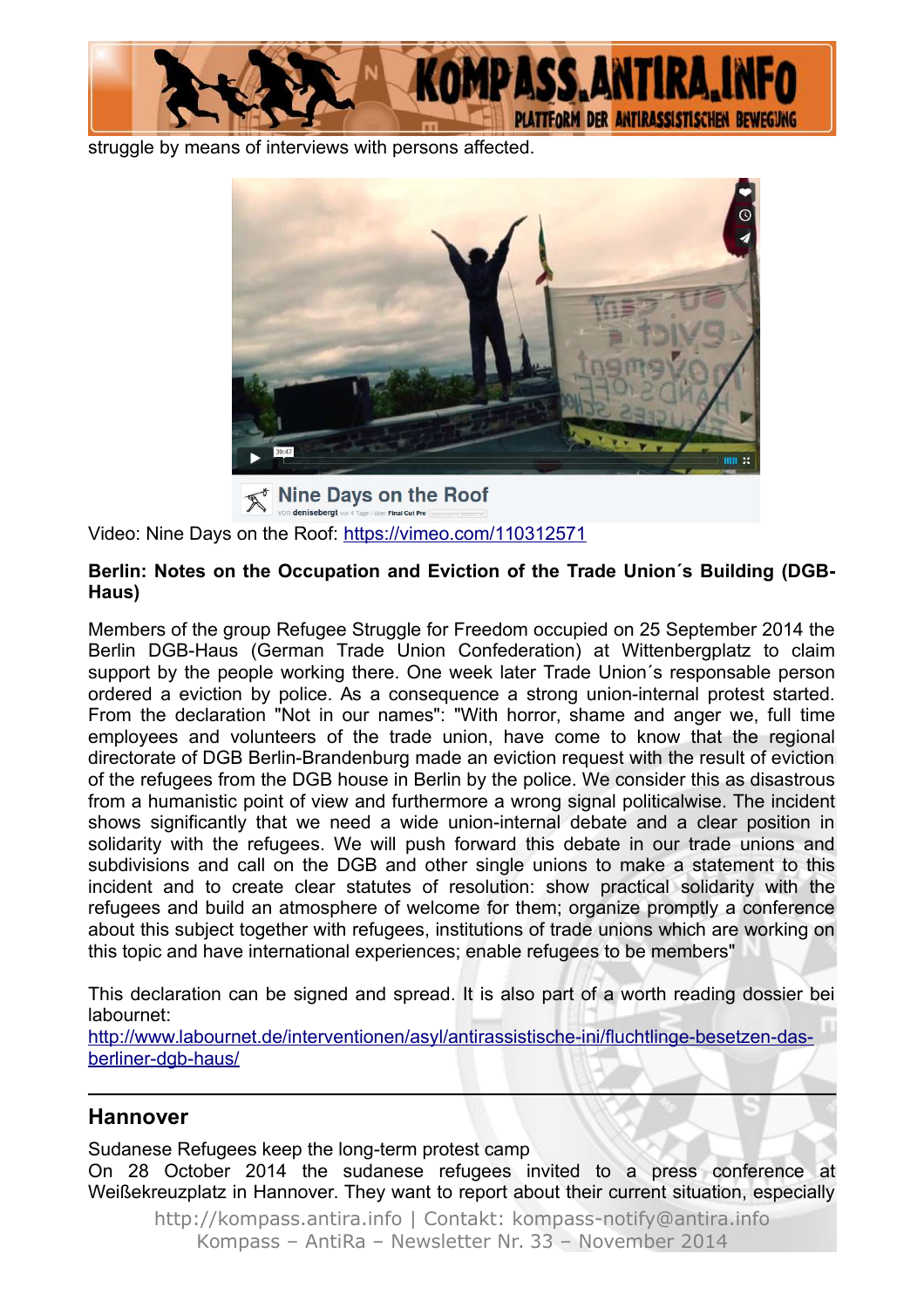

because the police prohibited them to prepare the camp for wintertime.

Reports from the newspaper here: [http://t.haz.de/Hannover/Aus-der-Stadt/Uebersicht/Fluechtlinge-wollen-ueber-den-Winter](http://t.haz.de/Hannover/Aus-der-Stadt/Uebersicht/Fluechtlinge-wollen-ueber-den-Winter-bleiben)[bleiben](http://t.haz.de/Hannover/Aus-der-Stadt/Uebersicht/Fluechtlinge-wollen-ueber-den-Winter-bleiben) More infos here:<http://fluechtlingscamphannover.wordpress.com/> Demands of the sudanese refugees here: [http://www.nds-fluerat.org/wp-content/uploads/2014/09/Deklaration-der-Forderungen-Juni-](http://www.nds-fluerat.org/wp-content/uploads/2014/09/Deklaration-der-Forderungen-Juni-2014.pdf)[2014.pdf](http://www.nds-fluerat.org/wp-content/uploads/2014/09/Deklaration-der-Forderungen-Juni-2014.pdf)

#### **Darmstadt on 9.10.2014**

An alliance of anti rasicst groups and selforganized migrants and refugees from Darmstadt and the Rhein-Main region arranged an action day against the scandalous deportation policies of the ZAB (central alien agency) of Darmstad regional council and in memory of the dead through the EU border regime. Over 250 people participated, including several groups of selforganized refugees from Rhein-Main. "Against the background



of our experiences of the past months we award the ZAB the "bloody pen" as a symbol for inhuman applications of imprisonment and brutal deportations in Hessen. We name the 17th of June 2014 as a very outrageous example when three eritrean refugees already being jailed for months were deported to Rom with an airplane especially ordered only for this deportation. Based on brutal violence the persons mentioned have been moved from the prison into the airplane. Mr Ehrhardt and Mrs Götz are two employees of the ZAB who represent a practice which can only be described as a racist alacrity of persecution." It was amazing that one of the three Erithreans, who has come back from Italy and who is now once again proceeding an application for asylum, spoke for himself and accused the administration.

This is a newsreport:

[http://www.fr-online.de/darmstadt/demo-in-darmstadt-protest---kein-mensch-ist](http://www.fr-online.de/darmstadt/demo-in-darmstadt-protest---kein-mensch-ist-illegal-,1472858,28695124.html)[illegal-,1472858,28695124.html](http://www.fr-online.de/darmstadt/demo-in-darmstadt-protest---kein-mensch-ist-illegal-,1472858,28695124.html)